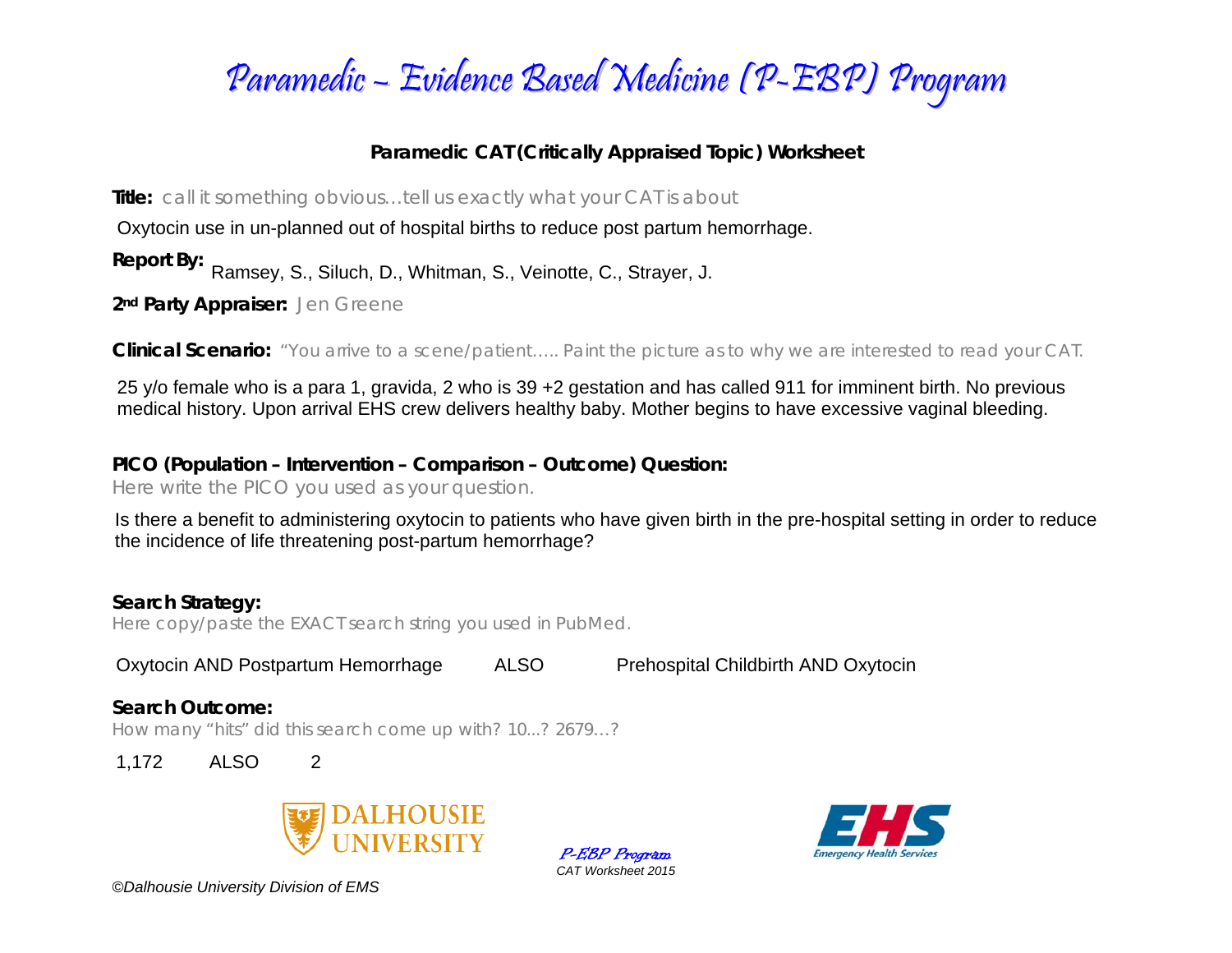# Paramedic – Evidence Based Medicine (P-EBP) Program

#### **Relevant Papers:**

| <b>AUTHOR, DATE</b>       | POPULATION:<br><b>SAMPLE</b><br><b>CHARACTERISTICS</b>                                                        | <b>DESIGN (LOE)</b>                                            | <b>OUTCOMES</b>                                                                                                                | <b>RESULTS</b>                                                                                                                                 | STRENGTHS/<br>WEAKNESSES                                                                                                                                          |
|---------------------------|---------------------------------------------------------------------------------------------------------------|----------------------------------------------------------------|--------------------------------------------------------------------------------------------------------------------------------|------------------------------------------------------------------------------------------------------------------------------------------------|-------------------------------------------------------------------------------------------------------------------------------------------------------------------|
| Klemettila et al., (2020) | Same geographical<br>location, similar in age<br>and weeks gestation                                          | Retrospective non<br>randomized control<br>group study - LOE 2 | 1) Estimated total blood loss<br>2) Need for uterotonic agents<br>or prothrombotic agents<br>3) Need for RBC concentrate       | Blood Loss: 300 (250-500) OA vs 300<br>$(250-450)$ ONA / p=.381<br>9 (16%) OA vs 29 (18%) ONA / p=.840<br>2 (3.5%) OA vs 3 (1.9%) ONA / p=.609 | Strength - Similar population/ not a lot of<br>research in EMS about topic<br>Weakness - Small sample size, lack of<br>objective methods for measuring blood loss |
| Schultz et al., (2021)    | Population 350 OOH births<br>included, oxytocin administered<br>to 222 births with median age 30<br>$(25-33)$ | Retrospective<br>Analysis - LOE 2                              | Characteristics of patients that<br>were administered oxytocin<br>and the occurrence of adverse<br>side effects were described | No adverse effects<br>reported.                                                                                                                | Strength - Larger sample size<br>Weakness- no report on<br>blood loss due to<br>missing/incomplete data                                                           |
|                           |                                                                                                               |                                                                |                                                                                                                                |                                                                                                                                                |                                                                                                                                                                   |

**Comments:** *Any additional information about your search results.*

Not a lot of studies done on oxytocin administration in the pre-hospital settings. However, there are a lot of studies done on the efficacy of oxytocin in the hospital setting.

**Consider:** *Why would you NOT change practice, based on these articles?*

Limited studies with a lack of sufficient evidence/differences in both research articles that suggests at this point the administration of oxytocin pre-hospital would decrease the amount of blood loss during post postpartum hemorrhage.

**Clinical Bottom Line:** *Give me a one-two liner on the answer you found.*

Oxytocin administered by paramedics after an unplanned out-of-hospital delivery was not associated with diminished PPH. There is no adverse effects noted when incorporating Oxytocin as a treatment adjunct to MAMTSL



P-EBP Program *CAT Worksheet 2015* 



*©Dalhousie University Division of EMS*